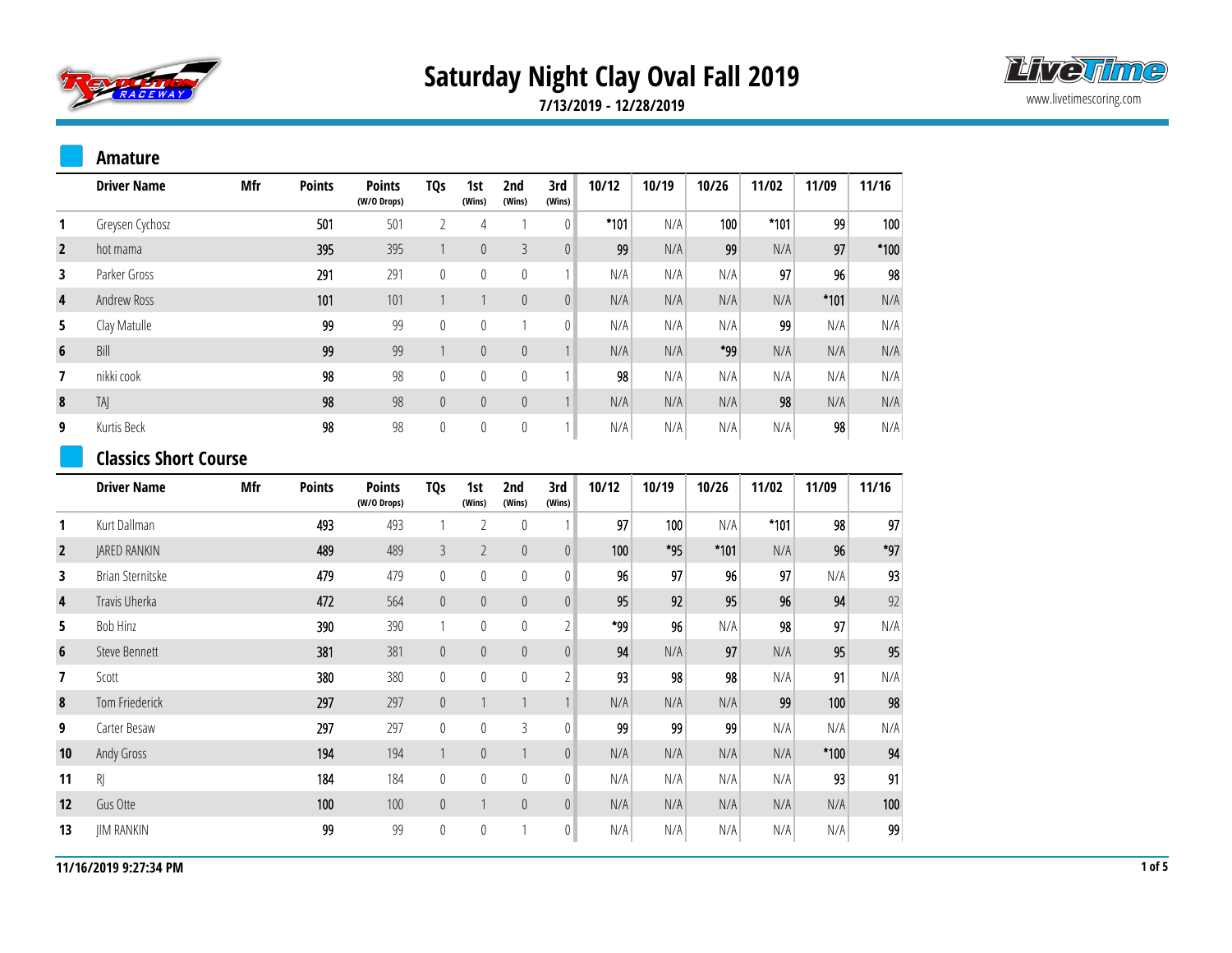



**7/13/2019 - 12/28/2019**

| 14             | Devon Robbins         |     | 95            | 95                           | $\pmb{0}$       | $\overline{0}$   | $\boldsymbol{0}$ | $\boldsymbol{0}$ | N/A    | 95     | N/A    | N/A    | N/A    | N/A    |
|----------------|-----------------------|-----|---------------|------------------------------|-----------------|------------------|------------------|------------------|--------|--------|--------|--------|--------|--------|
| 15             | Keith Juliar          |     | 93            | 93                           | $\mathbb O$     | $\mathbf 0$      | $\mathbb O$      | $\mathbf{0}$     | N/A    | 93     | N/A    | N/A    | N/A    | N/A    |
| 16             | <b>Isaac Hoerning</b> |     | 92            | 92                           | $\pmb{0}$       | $\pmb{0}$        | $\mathbf 0$      | $\boldsymbol{0}$ | N/A    | N/A    | N/A    | N/A    | 92     | N/A    |
|                | <b>Coupe Classics</b> |     |               |                              |                 |                  |                  |                  |        |        |        |        |        |        |
|                | <b>Driver Name</b>    | Mfr | <b>Points</b> | <b>Points</b><br>(W/O Drops) | TQ <sub>S</sub> | 1st<br>(Wins)    | 2nd<br>(Wins)    | 3rd<br>(Wins)    | 10/12  | 10/19  | 10/26  | 11/02  | 11/09  | 11/16  |
| 1              | Kurt Dallman          |     | 505           | 505                          | 5               | 5                | $\boldsymbol{0}$ | $\pmb{0}$        | $*101$ | $*101$ | N/A    | $*101$ | $*101$ | $*101$ |
| $\overline{2}$ | Travis Uherka         |     | 393           | 393                          | $\mathbf{0}$    | $\mathbf{1}$     | $\mathbf{1}$     | $\mathbf{1}$     | N/A    | N/A    | 100    | 99     | 98     | 96     |
| 3              | Greg Seagren          |     | 297           | 297                          | 1               | $\boldsymbol{0}$ | $\overline{2}$   | $\mathbf{1}$     | N/A    | N/A    | $*100$ | N/A    | 99     | 98     |
| $\pmb{4}$      | Mike Matts            |     | 294           | 294                          | $\mathbb O$     | $\mathbf 0$      | $\mathbf{1}$     | $\mathbf{1}$     | 98     | 99     | N/A    | N/A    | 97     | N/A    |
| 5              | Scott Stanczyk        |     | 99            | 99                           | $\mathbf{0}$    | $\mathbf 0$      | $\mathbf{1}$     | $\boldsymbol{0}$ | 99     | N/A    | N/A    | N/A    | N/A    | N/A    |
| $6\phantom{1}$ | Andy Koback           |     | 99            | 99                           | $\theta$        | $\mathbf{0}$     | $\mathbf{1}$     | $\mathbb O$      | N/A    | N/A    | N/A    | N/A    | N/A    | 99     |
| 7              | Scott                 |     | 98            | 98                           | $\pmb{0}$       | $\mathbf 0$      | $\mathbb O$      | 1                | N/A    | N/A    | 98     | N/A    | N/A    | N/A    |
| $\pmb{8}$      | jason                 |     | 97            | 97                           | $\mathbf 0$     | $\pmb{0}$        | $\mathbb O$      | $\mathbb O$      | 97     | N/A    | N/A    | N/A    | N/A    | N/A    |
| 9              | Bob Hinz              |     | 97            | 97                           | $\mathbf{0}$    | $\mathbb O$      | $\boldsymbol{0}$ | 0                | N/A    | N/A    | N/A    | N/A    | N/A    | 97     |
|                | Midget 4.7            |     |               |                              |                 |                  |                  |                  |        |        |        |        |        |        |
|                | <b>Driver Name</b>    | Mfr | <b>Points</b> | <b>Points</b><br>(W/O Drops) | <b>TQs</b>      | 1st<br>(Wins)    | 2nd<br>(Wins)    | 3rd<br>(Wins)    | 10/12  | 10/19  | 10/26  | 11/02  | 11/09  | 11/16  |
| 1              | Kurt Dallman          |     | 505           | 505                          | 5               | 5                | $\pmb{0}$        | $\pmb{0}$        | $*101$ | $*101$ | N/A    | $*101$ | $*101$ | $*101$ |
| $\overline{2}$ | Bob Hinz              |     | 487           | 487                          | $\mathbf 0$     | $\mathbf 0$      | $\mathbf{1}$     | $\mathbf{1}$     | 96     | 97     | N/A    | 99     | 97     | 98     |
| 3              | Scott                 |     | 392           | 392                          | 1               | $\mathbf{1}$     | $\mathbb O$      | $\mathbf{1}$     | 97     | 98     | $*101$ | N/A    | 96     | N/A    |
| 4              | Greg Seagren          |     | 296           | 296                          | $\mathbb O$     | $\overline{0}$   | $\overline{2}$   | $\mathbf{1}$     | N/A    | N/A    | 98     | N/A    | 99     | 99     |
| 5              | Mike Matts            |     | 289           | 289                          | 0               | 0                | $\bf{0}$         | 1                | 95     | 96     | N/A    | N/A    | 98     | N/A    |
| 6              | Steve Bennett         |     | 288           | 288                          | $\mathbf 0$     | $\mathbf 0$      | $\mathbf{1}$     | $\mathbf 0$      | 94     | N/A    | 99     | N/A    | 95     | N/A    |
| 7              | John Gleason          |     | 191           | 191                          | $\mathbb{0}$    | $\mathbf 0$      | $\mathbb O$      | $\pmb{0}$        | N/A    | N/A    | N/A    | N/A    | 94     | 97     |
| 8              | Scott Stanczyk        |     | 99            | 99                           | $\overline{0}$  | $\pmb{0}$        | $\mathbf{1}$     | $\mathbf 0$      | 99     | N/A    | N/A    | N/A    | N/A    | N/A    |
| 9              | Doctor Sid            |     | 99            | 99                           | $\pmb{0}$       | $\bf{0}$         | 1                | 0                | N/A    | 99     | N/A    | N/A    | N/A    | N/A    |
| 10             | Werner Boehmert       |     | 98            | 98                           | $\theta$        | $\overline{0}$   | $\mathbf 0$      | $\mathbf{1}$     | 98     | N/A    | N/A    | N/A    | N/A    | N/A    |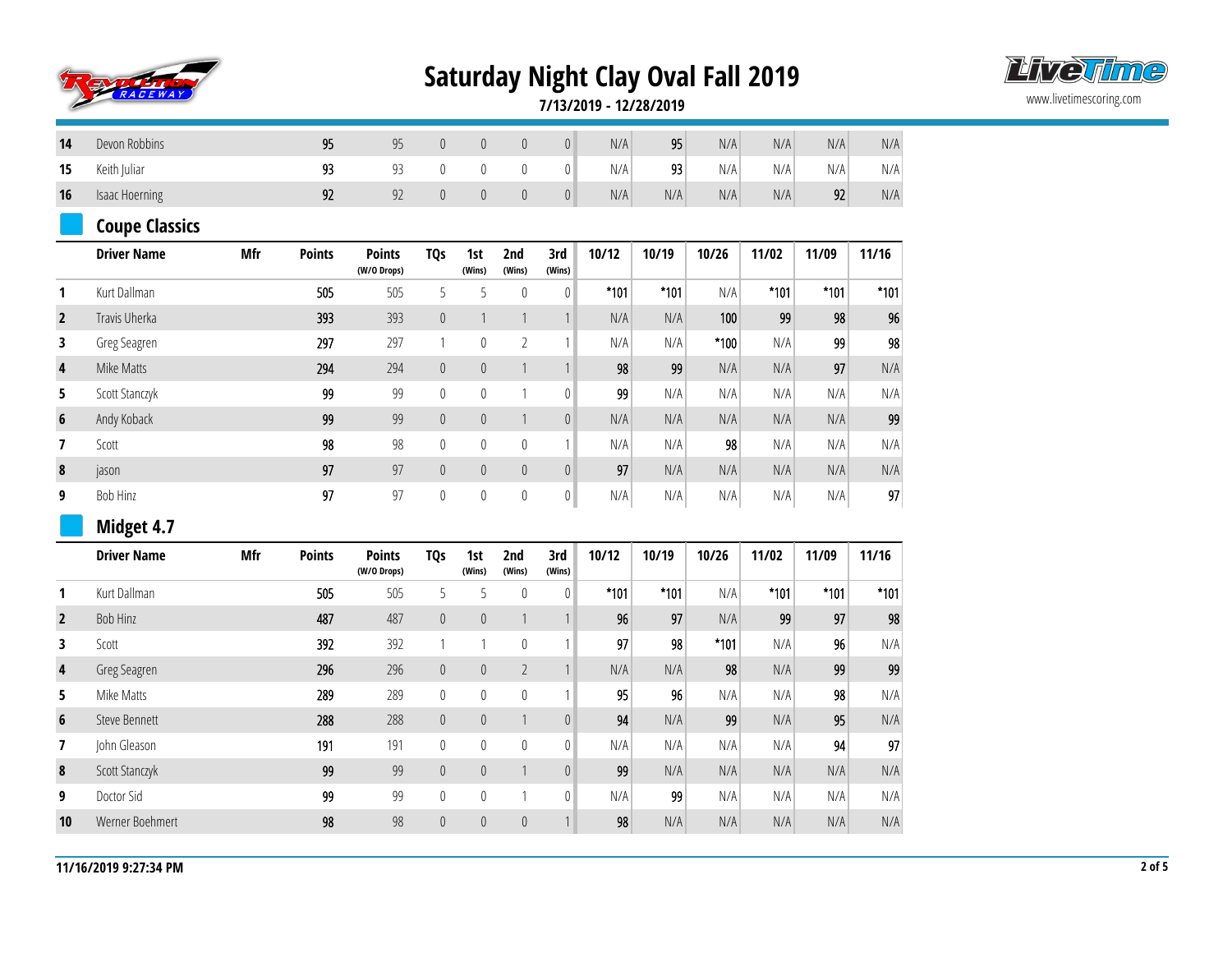



**7/13/2019 - 12/28/2019**

#### **Pro Short Course**

|                | <b>Driver Name</b>  | Mfr | <b>Points</b> | <b>Points</b><br>(W/O Drops) | <b>TQs</b>       | 1st<br>(Wins)    | 2nd<br>(Wins) | 3rd<br>(Wins)    | 10/12  | 10/19 | 10/26  | 11/02  | 11/09  | 11/16  |
|----------------|---------------------|-----|---------------|------------------------------|------------------|------------------|---------------|------------------|--------|-------|--------|--------|--------|--------|
| 1              | Allen Trudell       |     | 498           | 498                          | $\mathbf{1}$     | 3                | 1             | $\mathbf{1}$     | N/A    | 100   | 98     | 100    | $*101$ | 99     |
| $\overline{2}$ | JARED RANKIN        |     | 401           | 401                          | $\overline{2}$   | $\overline{3}$   | $\mathbf{1}$  | $\mathbb O$      | $*101$ | N/A   | 100    | N/A    | 99     | $*101$ |
| 3              | <b>JIM RANKIN</b>   |     | 389           | 389                          | $\mathbf 0$      | $\bf{0}$         | 1             | $\bf{0}$         | 99     | 97    | 97     | 96     | N/A    | N/A    |
| 4              | Jaden               |     | 295           | 295                          | $\mathbf{1}$     | $\pmb{0}$        | $\mathbf{1}$  | $\mathbf{1}$     | N/A    | N/A   | $*100$ | 98     | N/A    | 97     |
| 5              | Leroy Smazal        |     | 195           | 195                          | $\boldsymbol{0}$ | $\boldsymbol{0}$ | $\mathbb O$   | $\mathbf{1}$     | N/A    | 98    | N/A    | 97     | N/A    | N/A    |
| 6              | Kurt Dallman        |     | 195           | 195                          | $\boldsymbol{0}$ | $\mathbf 0$      | $\mathbf 0$   | $\mathbf{1}$     | N/A    | N/A   | N/A    | N/A    | 97     | 98     |
| 7              | Andy Koback         |     | 194           | 194                          | $\boldsymbol{0}$ | $\boldsymbol{0}$ | $\mathbf{1}$  | $\mathbb O$      | N/A    | 99    | N/A    | 95     | N/A    | N/A    |
| $\pmb{8}$      | Gator Transue       |     | 193           | 193                          | $\mathbb O$      | $\boldsymbol{0}$ | $\mathbf 0$   | $\mathbf{1}$     | N/A    | 95    | N/A    | N/A    | 98     | N/A    |
| 9              | Andy Gross          |     | 191           | 191                          | $\mathbf 0$      | $\bf{0}$         | $\pmb{0}$     | $\bf{0}$         | N/A    | N/A   | N/A    | N/A    | 96     | 95     |
| 10             | Paul Peterson       |     | 100           | 100                          | $\mathbf{1}$     | $\boldsymbol{0}$ | $\mathbf{1}$  | $\boldsymbol{0}$ | N/A    | N/A   | N/A    | $*100$ | N/A    | N/A    |
| 11             | Trevor Howard       |     | 97            | 97                           | $\mathbf{1}$     | $\boldsymbol{0}$ | $\mathbb O$   | $\mathbb O$      | N/A    | *97   | N/A    | N/A    | N/A    | N/A    |
| 12             | Gus Otte            |     | 96            | 96                           | $\mathbb O$      | $\mathbb O$      | $\mathbf 0$   | $\mathbb O$      | N/A    | N/A   | N/A    | N/A    | N/A    | 96     |
| 13             | Travis Uherka       |     | 94            | 94                           | $\bf{0}$         | $\bf{0}$         | $\pmb{0}$     | $\bf{0}$         | N/A    | 94    | N/A    | N/A    | N/A    | N/A    |
| 14             | Vern Hanish         |     | 94            | 94                           | $\mathbb O$      | $\mathbb O$      | $\theta$      | $\mathbb O$      | N/A    | N/A   | N/A    | 94     | N/A    | N/A    |
| 15             | Bob Reinke          |     | 94            | 94                           | $\boldsymbol{0}$ | $\mathbb{0}$     | $\mathbb O$   | $\boldsymbol{0}$ | N/A    | N/A   | N/A    | N/A    | N/A    | 94     |
|                | Sportsman           |     |               |                              |                  |                  |               |                  |        |       |        |        |        |        |
|                | <b>Driver Name</b>  | Mfr | <b>Points</b> | <b>Points</b><br>(W/O Drops) | <b>TQs</b>       | 1st<br>(Wins)    | 2nd<br>(Wins) | 3rd<br>(Wins)    | 10/12  | 10/19 | 10/26  | 11/02  | 11/09  | 11/16  |
| 1              | <b>JARED RANKIN</b> |     | 101           | 101                          | $\mathbf{1}$     | 1                | $\pmb{0}$     | $\mathbb O$      | $*101$ | N/A   | N/A    | N/A    | N/A    | N/A    |
| $\overline{2}$ | Kurt Dallman        |     | 99            | 99                           | $\pmb{0}$        | $\pmb{0}$        | $\mathbf{1}$  | $\boldsymbol{0}$ | 99     | N/A   | N/A    | N/A    | N/A    | N/A    |
| 3              | Bob Hinz            |     | 98            | 98                           | $\mathbb O$      | $\boldsymbol{0}$ | $\pmb{0}$     | $\mathbf{1}$     | 98     | N/A   | N/A    | N/A    | N/A    | N/A    |
| 4              | Scott               |     | 97            | 97                           | $\mathbb O$      | $\mathbf 0$      | $\mathbf 0$   | $\boldsymbol{0}$ | 97     | N/A   | N/A    | N/A    | N/A    | N/A    |
| 5              | Travis Uherka       |     | 96            | 96                           | $\mathbf 0$      | $\bf{0}$         | $\mathbb O$   | $\bf{0}$         | 96     | N/A   | N/A    | N/A    | N/A    | N/A    |
| 6              | <b>JIM RANKIN</b>   |     | 95            | 95                           | $\mathbb O$      | $\mathbb O$      | $\theta$      | $\mathbb O$      | 95     | N/A   | N/A    | N/A    | N/A    | N/A    |
| 7              | Brian Sternitske    |     | 94            | 94                           | $\mathbf 0$      | $\boldsymbol{0}$ | $\mathbb O$   | $\mathbb O$      | 94     | N/A   | N/A    | N/A    | N/A    | N/A    |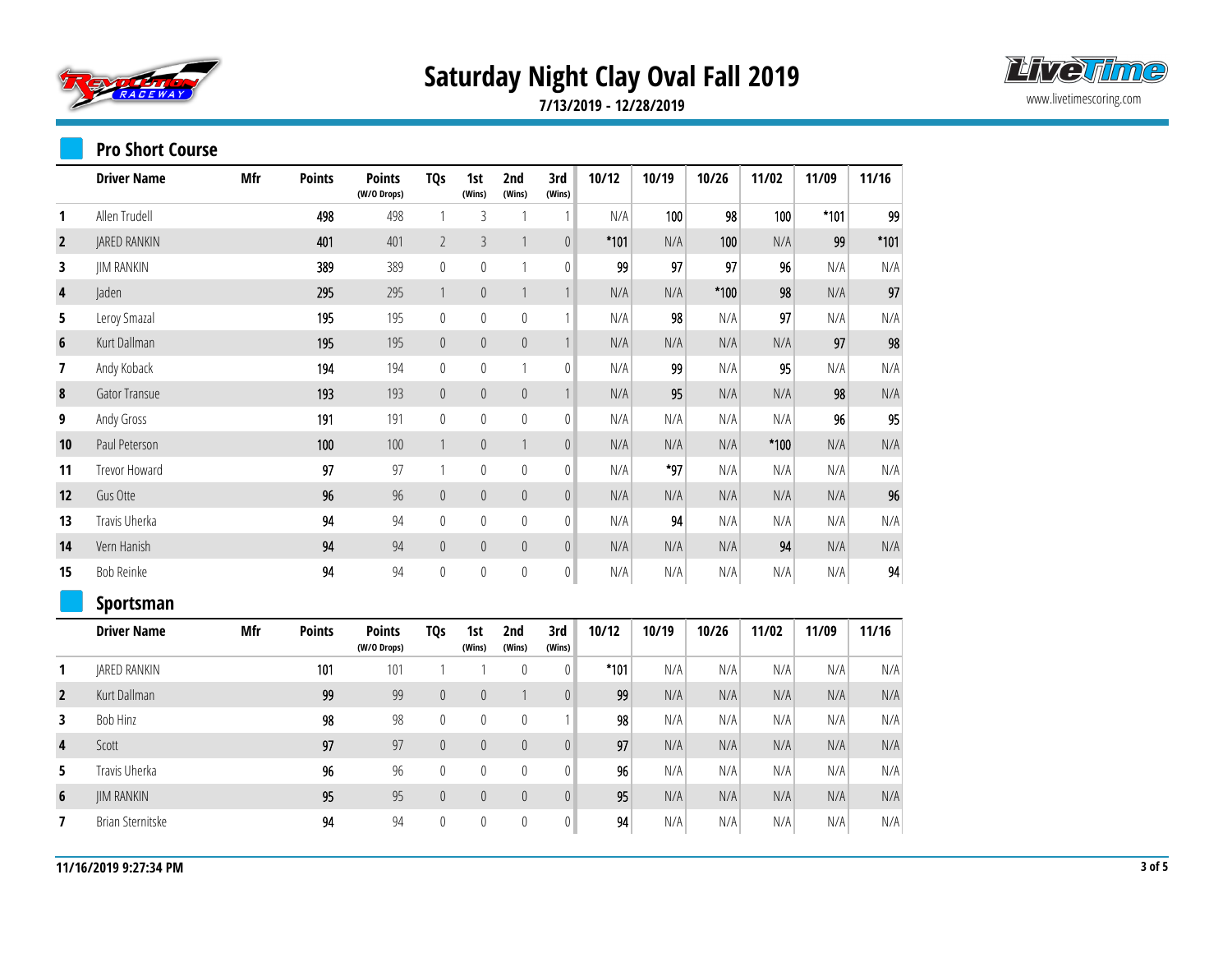



**7/13/2019 - 12/28/2019**

#### **Sportsman Street Stock**

|                  | <b>Driver Name</b>        | Mfr        | <b>Points</b> | <b>Points</b><br>(W/O Drops) | <b>TQs</b>       | 1st<br>(Wins)    | 2nd<br>(Wins)  | 3rd<br>(Wins)    | 10/12  | 10/19  | 10/26  | 11/02  | 11/09  | 11/16  |
|------------------|---------------------------|------------|---------------|------------------------------|------------------|------------------|----------------|------------------|--------|--------|--------|--------|--------|--------|
| 1                | Travis Uherka             |            | 475           | 475                          | $\pmb{0}$        | 0                | $\mathbf 0$    | 1                | N/A    | 95     | 98     | 97     | 91     | 94     |
| $\overline{2}$   | Kurt Dallman              |            | 400           | 400                          | $\overline{2}$   | 3                | $\pmb{0}$      | $\mathbf{1}$     | N/A    | $*101$ | N/A    | $*101$ | 100    | 98     |
| 3                | Bob Hinz                  |            | 391           | 391                          | $\pmb{0}$        | $\mathbf 0$      | $\overline{2}$ | $\mathbf{0}$     | N/A    | 99     | N/A    | 99     | 97     | 96     |
| 4                | <b>JIM RANKIN</b>         |            | 390           | 390                          | $\mathbf 0$      | $\pmb{0}$        | $\mathbf{1}$   | $\mathbf{1}$     | N/A    | 98     | 99     | N/A    | 96     | 97     |
| 5                | Brian Sternitske          |            | 379           | 379                          | $\mathbb O$      | $\bf{0}$         | $\bf{0}$       | $\pmb{0}$        | N/A    | 96     | 96     | 96     | N/A    | 91     |
| $\boldsymbol{6}$ | JARED RANKIN              |            | 298           | 298                          | $\mathbf{1}$     | $\mathbf{1}$     | $\mathbf{1}$   | $\mathbf{1}$     | N/A    | N/A    | $*101$ | N/A    | 98     | 99     |
| 7                | Scott                     |            | 288           | 288                          | $\pmb{0}$        | $\bf{0}$         | $\mathbf 0$    | $\pmb{0}$        | N/A    | 97     | 97     | N/A    | 94     | N/A    |
| 8                | David Herning             |            | 201           | 201                          | $\overline{2}$   | $\mathbf{1}$     | $\mathbf{1}$   | $\mathbf 0$      | N/A    | N/A    | N/A    | N/A    | *100   | $*101$ |
| 9                | Trevor Howard             |            | 191           | 191                          | $\mathbb O$      | $\bf{0}$         | $\bf{0}$       | 1                | N/A    | N/A    | N/A    | 98     | 93     | N/A    |
| 10               | R                         |            | 188           | 188                          | $\mathbb O$      | $\pmb{0}$        | $\pmb{0}$      | $\mathbf 0$      | N/A    | N/A    | N/A    | N/A    | 95     | 93     |
| 11               | <b>Isaac Hoerning</b>     |            | 187           | 187                          | $\mathbb O$      | $\mathbb O$      | $\mathbb O$    | $\boldsymbol{0}$ | N/A    | N/A    | N/A    | N/A    | 92     | 95     |
| 12               | Steve Bennett             |            | 92            | 92                           | $\mathbb O$      | $\pmb{0}$        | $\mathbf{0}$   | $\boldsymbol{0}$ | N/A    | N/A    | N/A    | N/A    | N/A    | 92     |
| 13               | Nick Kazmark              |            | 90            | 90                           | $\mathbf 0$      | $\mathbb O$      | $\mathbb O$    | 0                | N/A    | N/A    | N/A    | N/A    | N/A    | $90\,$ |
|                  | <b>Stock Short Course</b> |            |               |                              |                  |                  |                |                  |        |        |        |        |        |        |
|                  | <b>Driver Name</b>        | <b>Mfr</b> | <b>Points</b> | <b>Points</b><br>(W/O Drops) | TQ <sub>S</sub>  | 1st<br>(Wins)    | 2nd<br>(Wins)  | 3rd<br>(Wins)    | 10/12  | 10/19  | 10/26  | 11/02  | 11/09  | 11/16  |
| 1                | Mark Cychosz              |            | 487           | 583                          | $\mathbb O$      | $\boldsymbol{0}$ | $\overline{2}$ | $\mathbf{0}$     | 96     | 96     | 99     | 96     | 97     | 99     |
| $\overline{2}$   | John Gleason              |            | 486           | 486                          | $\mathbf 0$      | $\mathbf{0}$     | $\mathbf{0}$   | $\overline{2}$   | 98     | 97     | N/A    | 98     | 96     | 97     |
| 3                | Greysen Cychosz           |            | 480           | 574                          | $\boldsymbol{0}$ | $\mathbf 0$      | $\mathbf 0$    | $\overline{2}$   | 95     | 95     | 98     | 94     | 94     | 98     |
| 4                | Trevor Howard             |            | 303           | 303                          | $\mathfrak{Z}$   | $\mathfrak{Z}$   | $\mathbf{0}$   | $\mathbf 0$      | N/A    | $*101$ | N/A    | $*101$ | $*101$ | N/A    |
| 5                | Carter Besaw              |            | 299           | 299                          | $\mathbf{1}$     | 2                | $\mathbb O$    | 1                | 100    | 98     | $*101$ | N/A    | N/A    | N/A    |
| 6                | Tom Friederick            |            | 200           | 200                          | $\mathbf{1}$     | $\mathbf{1}$     | $\mathbf{1}$   | $\mathbf 0$      | N/A    | N/A    | N/A    | N/A    | 99     | $*101$ |
| 7                | Leroy Smazal              |            | 196           | 196                          | $\mathbb{0}$     | $\mathbf 0$      | $\mathbf{1}$   | $\mathbb{0}$     | N/A    | 99     | N/A    | 97     | N/A    | N/A    |
| 8                | <b>Bob Reinke</b>         |            | 193           | 193                          | $\theta$         | $\overline{0}$   | $\theta$       | $\mathbf{1}$     | N/A    | N/A    | N/A    | 95     | 98     | N/A    |
| 9                | Werner Boehmert           |            | 100           | 100                          | $\mathbf{1}$     | 0                | 1              | $\mathbf{0}$     | $*100$ | N/A    | N/A    | N/A    | N/A    | N/A    |